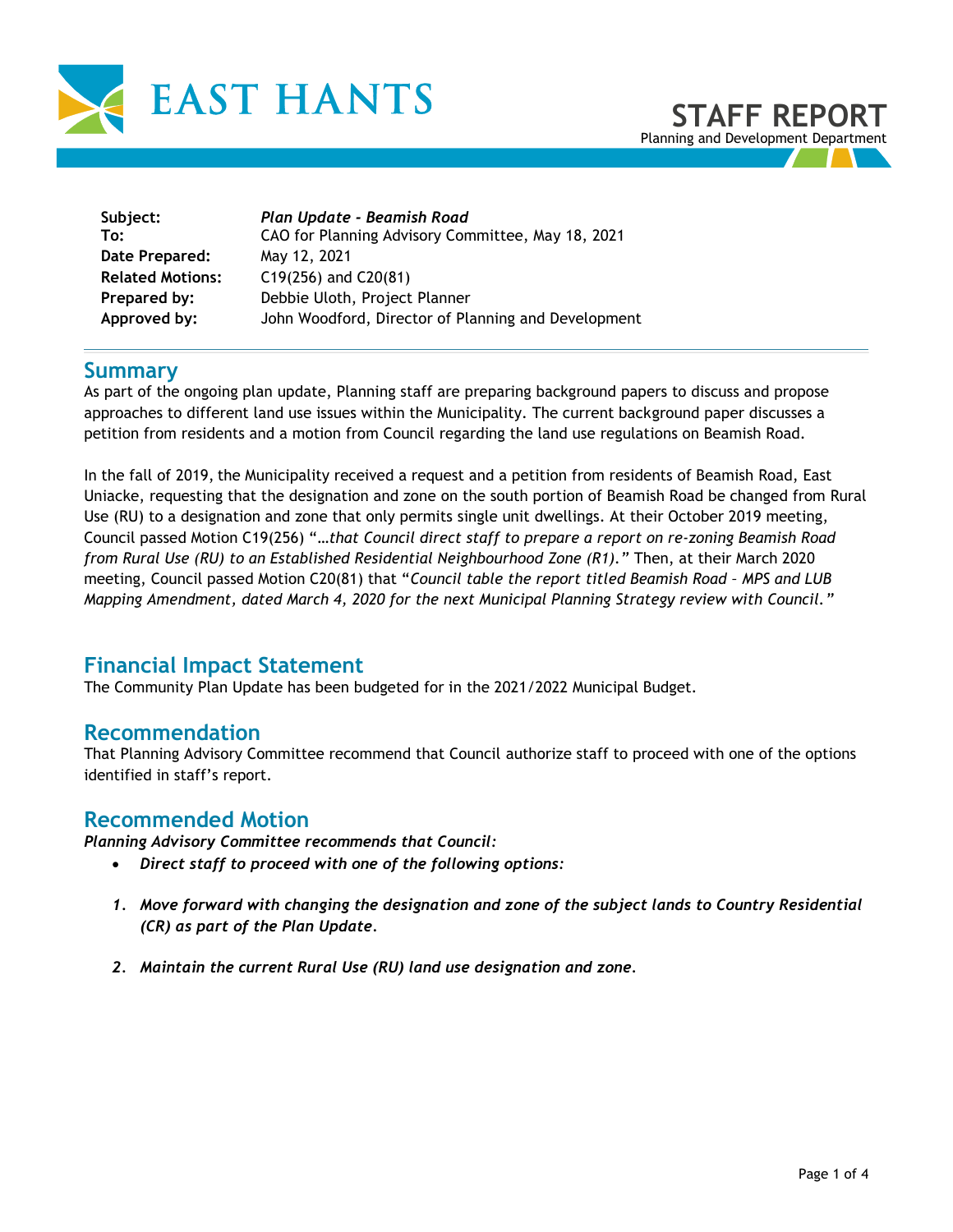### **Background**

At their March 2020 meeting Council passed Motion C20(81) that "*Council table the report titled Beamish Road – MPS and LUB Mapping Amendment, dated March 4, 2020 for the next Municipal Planning Strategy review with Council."* For new members of PAC, staff have prepared a short timeline regarding the history of Beamish Road.

#### Beamish Road Timeline

**2016** - As part of the 2016 Plan Review, Planning staff had recommended that the residential portion of Beamish Road, East Uniacke be designated and zoned Country Residential (CR) because of its large lot subdivision feel. However, Council directed staff to leave the lands designated and zoned Rural Use (RU), which allows for a wider variety of activities to take place on the lands. This direction came from a request from the local Councillor of the day.

**May 2019** – East Hants received a planning application to enable a recreational vehicle storage facility for 36 Beamish Road. Residents on Beamish Road were not happy about the application, and the application was refused by Council.

**October 2019** - Following Council's refusal, the majority of residents located on Beamish Road submitted a letter and a petition to Council requesting that the zoning of Beamish Road change to only permit residential uses.

**October 2019** - Council passed Motion C19(256) "*…that Council direct staff to prepare a report on re-zoning Beamish Road from Rural Use (RU) to an Established Residential Neighbourhood Zone (R1)."* Although the letter from residents and the motion from Council requests that the property be changed to R1, Planning staff recommended that the designation and zone be changed to Country Residential (CR). The Country Residential MPS policies and LUB regulations better fit with the type of residential land development that has occurred on the south portion of Beamish road to date.

**March 2020** – Planning staff presented a report to PAC regarding the Beamish Road petition as per Council's direction. At their March 2020 meeting, Council passed Motion C20(81) that "*Council table the report titled Beamish Road – MPS and LUB Mapping Amendment, dated March 4, 2020 for the next Municipal Planning Strategy review with Council."*

**August 2020** – A building permit was issued for 36 Beamish Road for a single unit dwelling and a garage.

### **Subject Properties**

The subject properties are located along the south end of Beamish Road and include the PIDS 45144078, 45144086, 45144110, 45144128, 45009552, 45407491, 45347515, 45347507, 45347499, 45338175, 45338167, 45396181, 45039641, 45199684, 45199676 and a portion of PIDS 45291325 and 45245321. An excerpt of the zoning map on the following page shows the location of the subject lands. There are 17 properties included in the proposed change, for a total area of approximately 51 hectares. The subject lands are zoned Rural Use (RU) and adjacent properties are also zoned Rural Use (RU).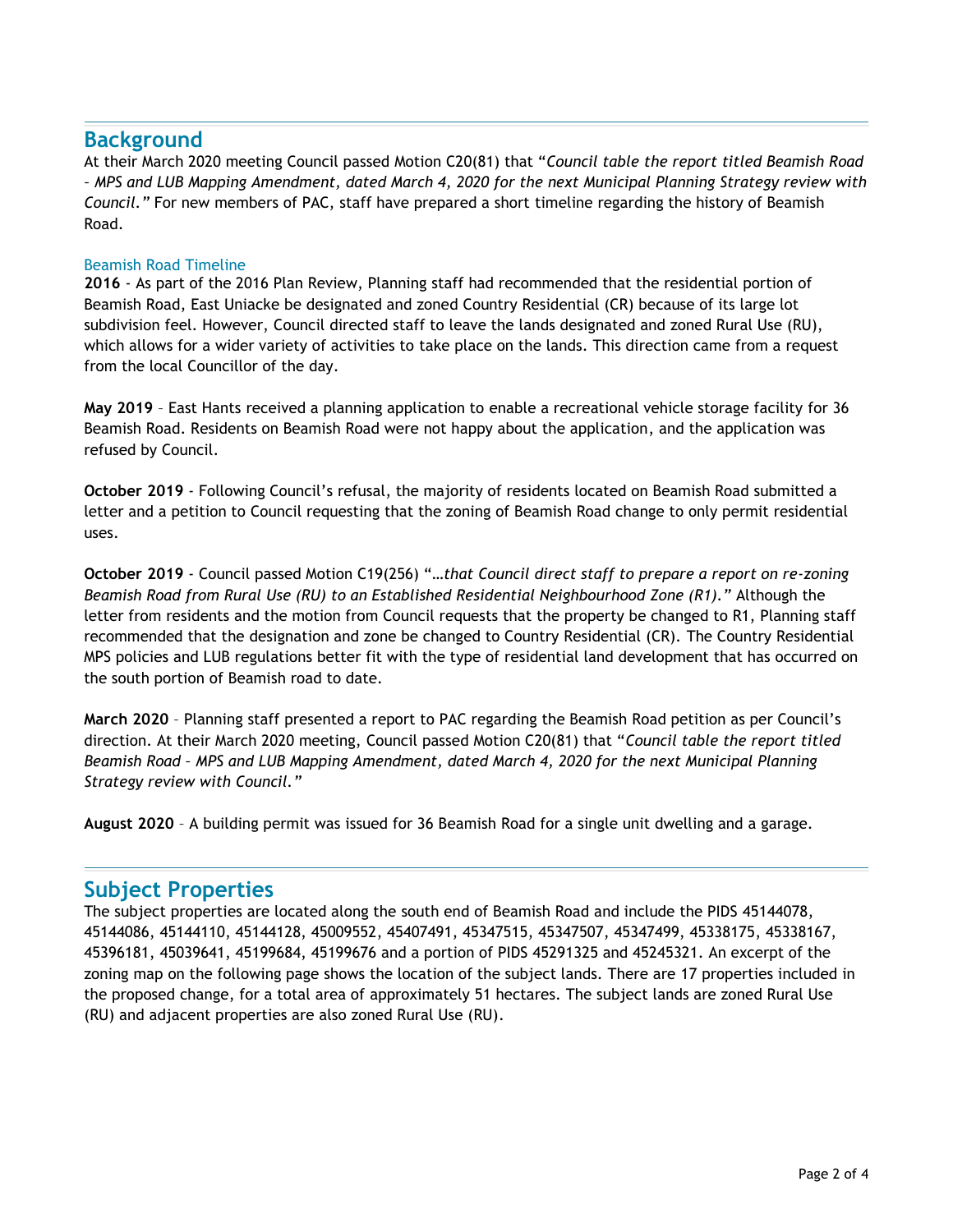



# **Discussion**

Below are two options on how Planning Advisory Committee may want to proceed with the Beamish Road topic. The Rural Use (RU) Zone enables a variety of uses including residential uses such as single unit dwellings, two unit dwellings, and mobile homes; commercial uses that are rural in nature such as repair and maintenance, retail and rental stores, animal hospitals and veterinary offices, tradesperson, and much more; agricultural uses such as greenhouses, agritourism uses, horse stables, boarding and training facilities; and much more. The Country Residential (CR) Zone is a restrictive zone and only permits single unit dwellings, while also allowing for accessory dwelling units and homebased businesses.

Both of these options are acceptable to staff, as both the RU and CR zones permit residential development.

- 1. Move forward with changing the designation and zone of the subject lands to Country Residential (CR) as part of the Plan Update.
- 2. Maintain the current Rural Use (RU) land use designation and zone.

If PAC proceeds with option 1, impacted residents on Beamish Road will be contacted regarding the land use designation and zone change as part of the normal course of public notification, including letters, as part of the Plan Update.

### **Conclusion**

As per the direction of Council, Planning staff have addressed the subject of whether to change the designation and rezone the residential portion of Beamish Road from Rural Use (RU) to Country Residential as part of the Plan update. Staff have provided a history on the topic and have provided two options on how to proceed with the Beamish Road proposal as part of the community plan update.